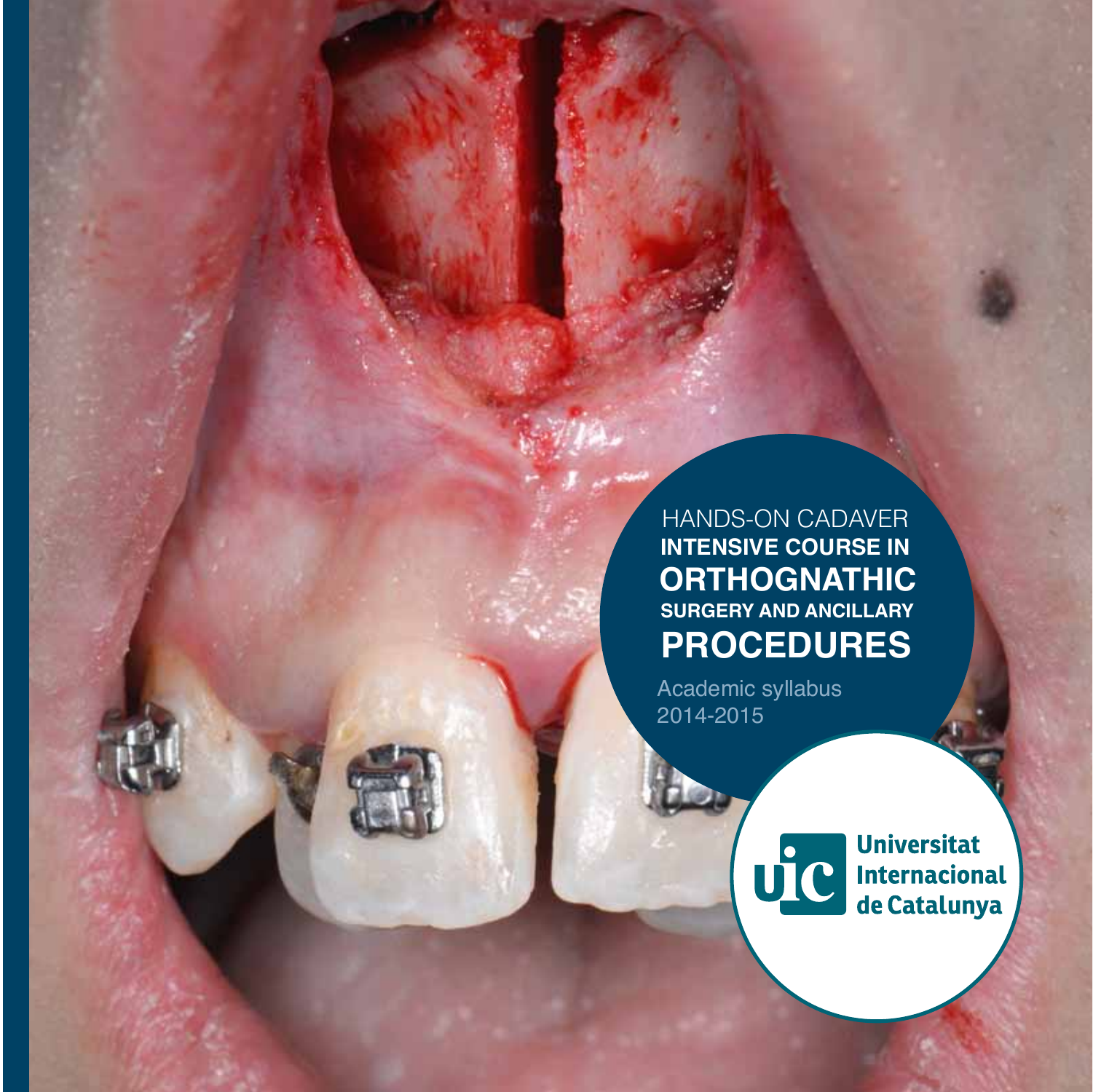## HANDS-ON CADAVER INTENSIVE COURSE IN ORTHOGNATHIC SURGERY AND ANCILLARY PROCEDURES

### **INTRODUCTION**

The treatment of dento-maxillofacial deformity with orthognathic surgery has undergone a profound revolution during the last years. The reach - and hence the objectives - of this kind of surgery have been redefined to cover three basic pillars: the correction of the underlying malocclusion and skeletal base discrepancy, upper airway management, and harmonization of facial esthetics. This hands-on course aims to provide participants with a comprehensive practical overview of all techniques of the orthognathic surgery spectrum, including ancillary procedures to optimize esthetic results.

## PROGRAMME

#### **Clinical anatomy**

**Accelerated orthodontics:** 

**- Corticotomies**

### **Maxillary osteotomies:**

- **- One-piece LeFort I osteotomy**
- **- Segmented (three- or four-piece) LeFort I osteotomy**
- **- SARPE**
- **- Minimally invasive le Fort I osteotomy: Twist Technique**

#### **Mandibular osteotomies:**

- **- Sagittal split osteotomy**
- **- Anterior segmental osteotomy (frontblock)**
- **- Genioplasty**
- **- Chin wing**

#### **Malar osteotomies:**

**- Sandwich osteotomy**

#### **Ancillary procedures:**

- **- Rhinoplasty**
- **- Bichat buccal fat pad transposition**
- **- Facial liposculpturing techniques**

## **FACULTY**

Dr. Federico Hernández Alfaro Dr. Marian Lorente Dr. Raquel Guijarro Dr. Rodrigo Pallars Dr. Adaia Valls Dr. Samir Aboul-Hosn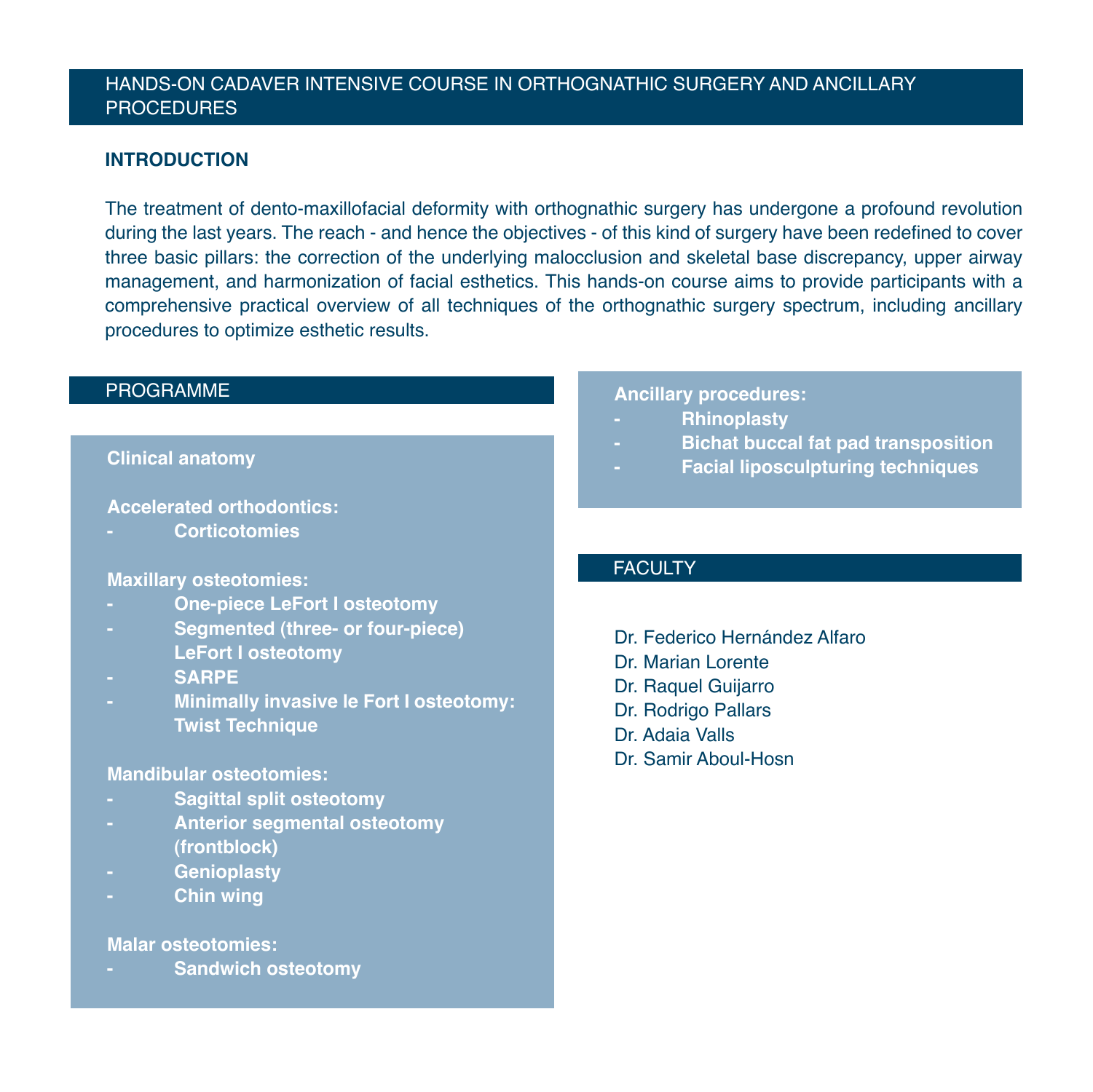# IMPORTANT INFORMATION



## **Dates**

May 7th-8th, 2015

# **Schedule**

9:00am to 8:00pm



**Price** 

3.000



# **Requisites for participants**

Official certification as specialist or trainee in Oral and Maxillofacial Surgery English level equivalent to B2

## CONTACT US



Ms. Patricia Pujol Ms. Cristina Junquera infodonto@uic.es +34.93.504.20.00 www.uic.es

This course is scientifically sponsored by the EACMFS